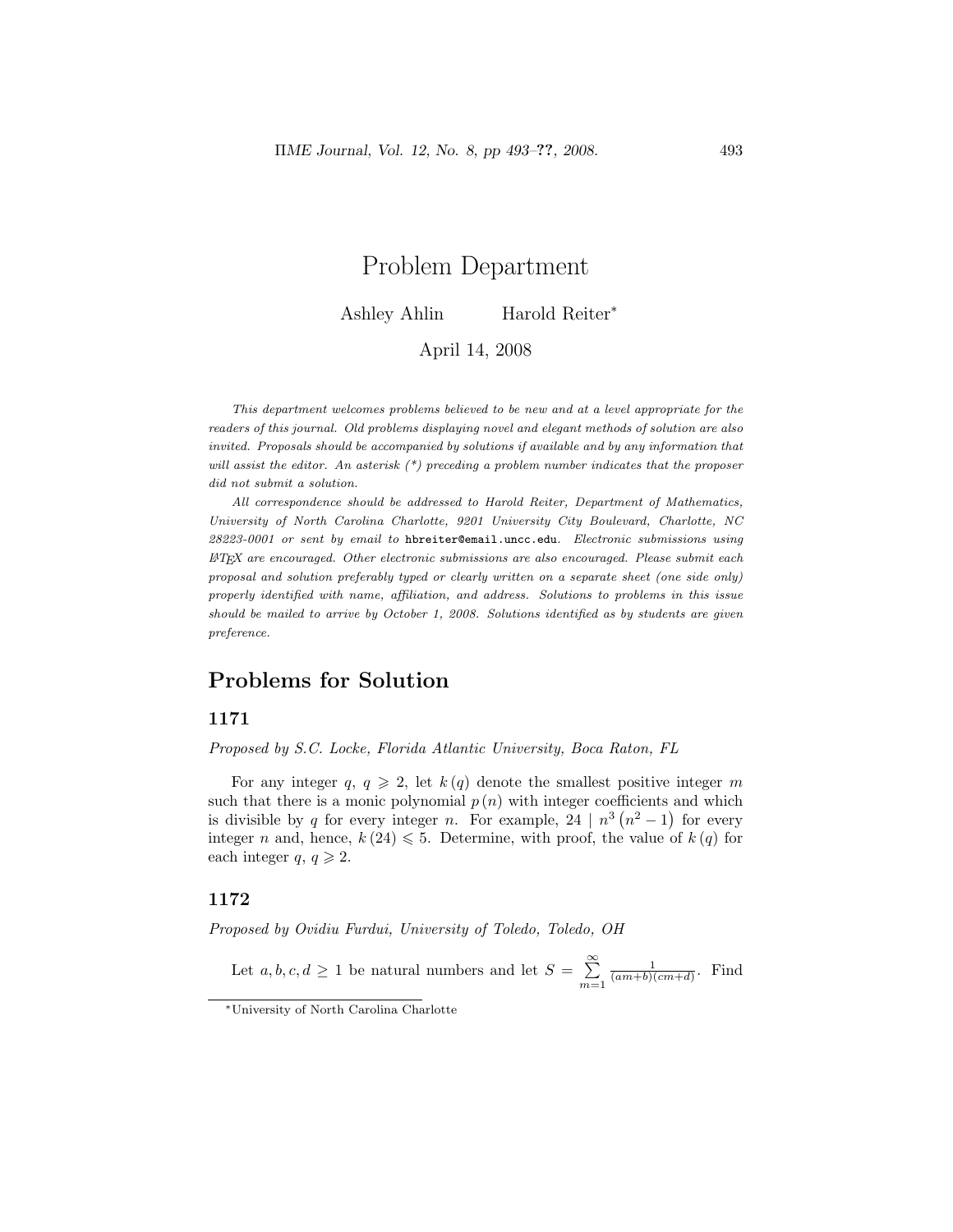the sum

$$
S(a, b, c, d) = \sum_{n=1}^{\infty} (-1)^n \left( S - \sum_{m=1}^n \frac{1}{(am+b)(cm+d)} \right).
$$

#### 1173

Proposed by Ayoub B. Ayoub, Pennsylvania State University, Abington College, Abington PA

ABC is a triangle. A perpendicular BD to BA is constructed such that  $BD = r \cdot BA$ . Similarly, a perpendicular CE to CA is constructed such that  $CE = r \cdot AC$ . Find the locus of midpoints of DE for all values of the parameter r.

## 1174

Proposed by Tom Moore, Bridgewater State College, Bridgewater, MA

The integer 99 has the property that  $9.9 + (9+9) = 99$ . Find all the positive integers N (base 10) with the property that N equals the sum of the product of its digits and the sum of its digits.

#### 1175

Proposed by Proposed by Zokhrab Mustafaev, Victor Dontsov, Evgeni Maevski, University of Houston-Clear Lake, Houston, TX

It is known that numbers 14529, 15197, 20541, 38911, 59619 are multiples of 167. Without actually calculating, prove that the determinant of the  $5 \times 5$ 

matrix A is also a multiple of 167, where  $A =$  $\sqrt{ }$  $\overline{\phantom{a}}$ 1 4 5 2 9 1 5 1 9 7 2 0 5 4 1 3 8 9 1 1 5 9 6 1 9  $\setminus$  $\Bigg\}$ 

#### 1176

Proposed by Jim Jamison, the University of Memphis, Memphis, TN

Let  $\{a_1, a_2, a_3, \dots\}$  be any sequence of real (or complex) numbers. Define

$$
\rho_n := \frac{a_1 + \dots + a_n}{a_{n+1} + \dots + a_{2n}}.
$$

Observe that if we consider the sequence of odd integers  $\{1, 3, 5, \dots\}$  then  $\rho_1 =$  $\rho_2 = \rho_3 = \cdots = \frac{1}{3}$ . Define  $\rho$  to be the constant ratio, i.e. if  $\rho_1 = \rho_2 = \rho_3 = \cdots =$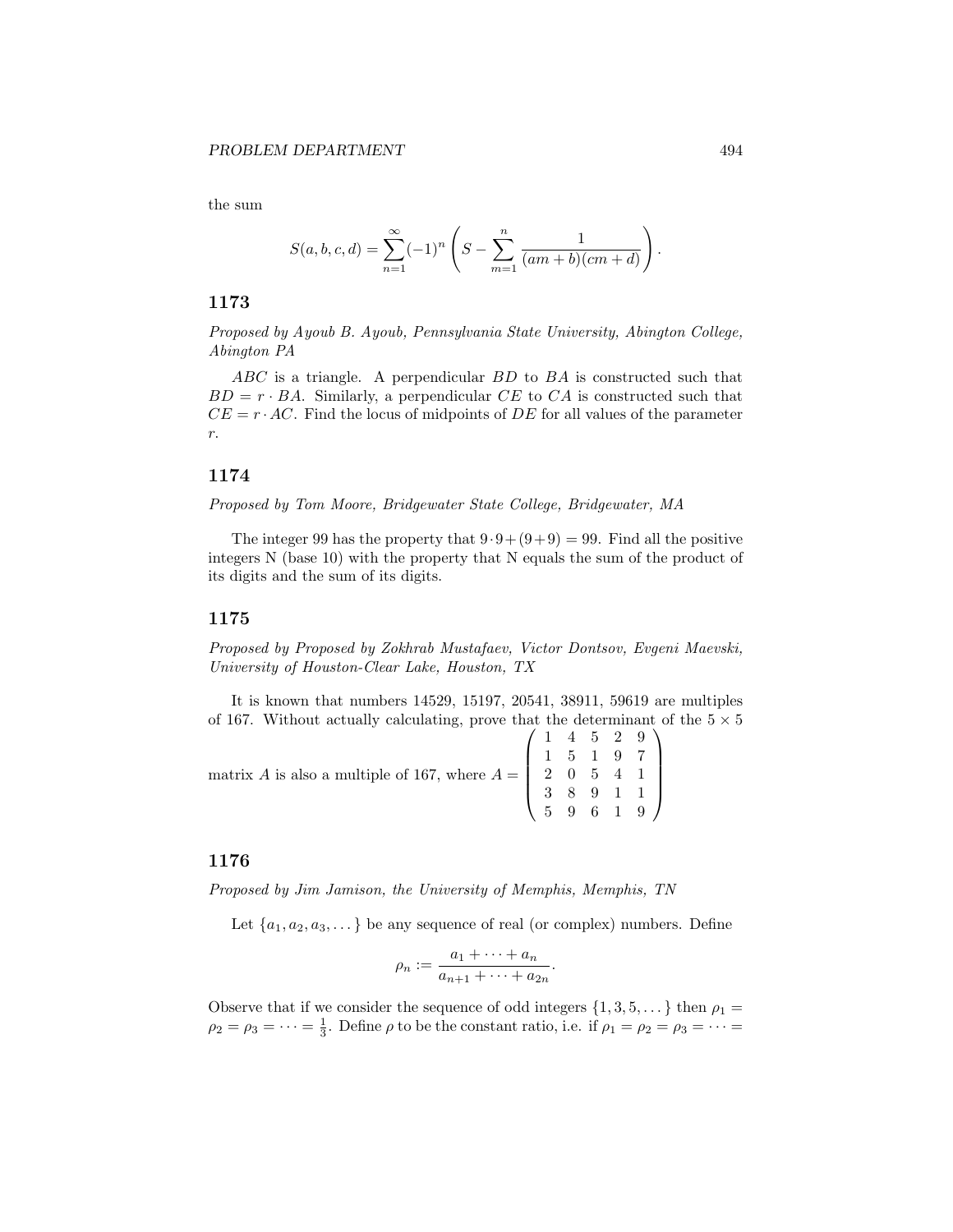constant, then  $\rho_1 = \rho_2 = \cdots = \rho$ . Hence we ask for each nonzero  $\rho$ , does there exist a sequence with the property

$$
\rho_1 = \rho_2 = \rho_3 = \dots = \rho? \tag{1}
$$

## 1177

Proposed by Arthur Holshouser, Charlotte, NC

Suppose  $n \geq 4$  lines in the plane intersect each other in  $\binom{n}{2} = \frac{n(n-1)}{2}$  $\frac{1}{2}$  distinct points. A quadrilateral set is a set  $S$  having the following properties.

- 1. S has 4 points as members, and
- 2. These 4 points can be labeled  $\{A, B, C, D\}$  in such a way that  $A, B$  are colinear,  $B, C$  are colinear,  $C, D$  are colinear,  $D, A$  are colinear,  $A, C$  are not colinear and B, D are not colinear.

How many quadrilateral sets are there?

### 1178

Proposed by Paolo Perfetti, Dipartimento di matematica, Università degli Studi di Roma "Tor Vergata", Rome, Italy

Let [a] the integer part of a and  $\{a\} = a - [a]$ . Evaluate

$$
\int_0^1 \int_0^1 \frac{\left\{\frac{x}{y}\right\}}{\left[\frac{x}{y}\right] + 1} dxdy - \int_{x=0}^1 \int_{y=0}^x \ln\left[\frac{x}{y}\right] dydx.
$$

#### 1179

Proposed by Cecil Rousseau, University of Memphis

In a MONTHLY problem posed by Freeman J.  $Dyson<sup>1</sup>$ , the reader was asked to prove that

$$
\sum_{m=1}^{N} \frac{a_m}{2m+1} = 1 - \frac{1}{(2N+1)^2},
$$

given  $N$  numbers  $a_m$  satisfying the  $N$  equations

$$
\sum_{m=1}^{N} \frac{a_m}{m+n} = \frac{4}{2n+1}, \qquad n = 1, 2, \dots, N.
$$

Now the reader is asked to determine  $a_1, a_2, \ldots, a_N$  given the same system.

<sup>&</sup>lt;sup>1</sup>F. J. Dyson, Problem 4389, Amer. Math. Monthly 57 (1950), pp. 188–189. Solutions by E. Trost and G. Szegö, Amer. Math. Monthly 58 (1951), pp. 640–641.